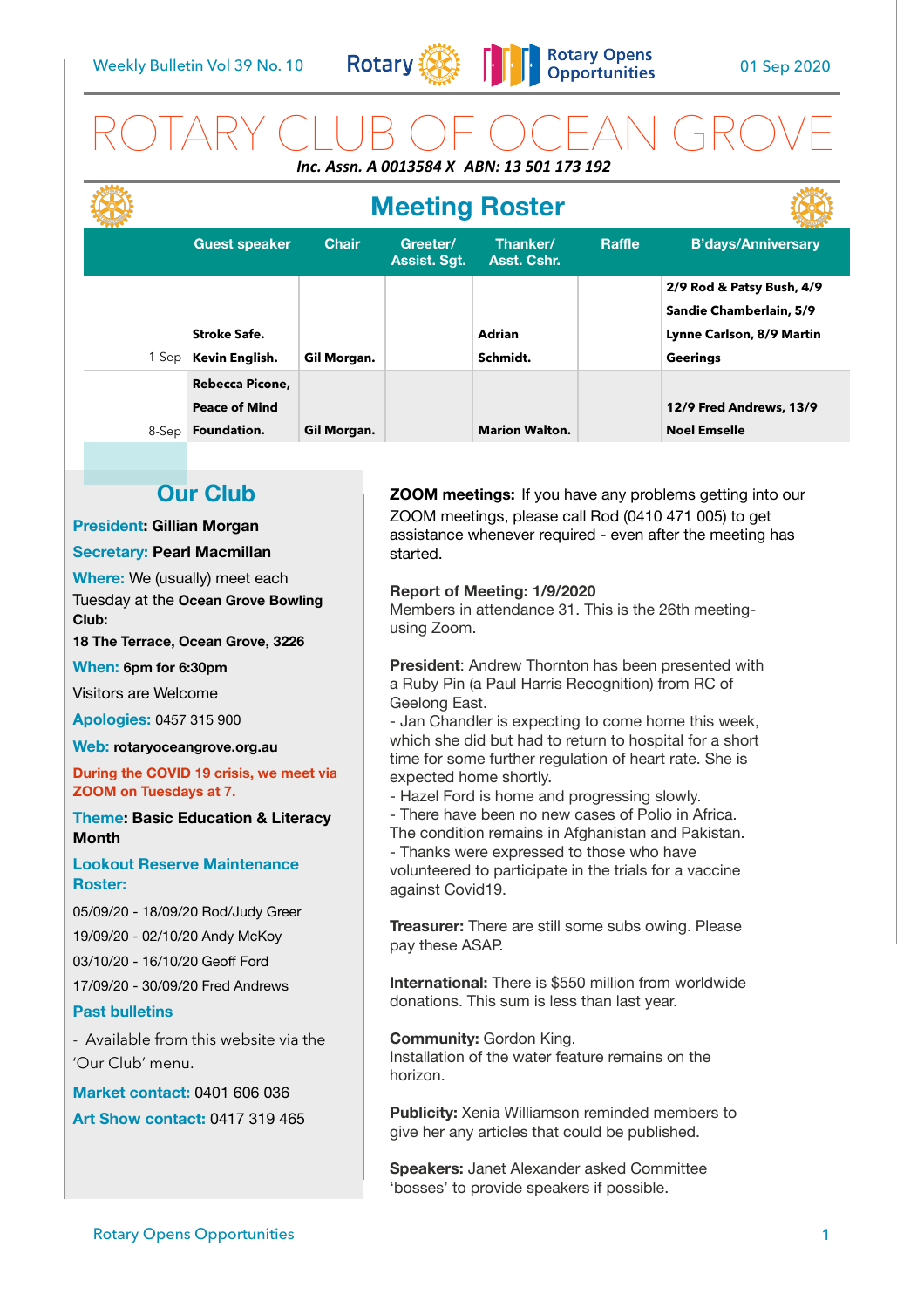## Members: Coming Events:

# Saying of the week ....

Don't worry if plan A fails, there are 25 more letters in the alphabet.

…………………………………………………

### Humour ….

A guy wants a divorce. He tells the judge, "I just can't take it anymore. Every night she's out until way after midnight, just going from bar to bar."

Judge asks, "What's she doing?"

The guy answers, "Looking for me"

…………………………………………………

## Links ……

[Rotary International](https://www.rotary.org): [www.rotary.org](http://www.rotary.org)

[Rotary District 9780](http://rotary9780.org): [www.rotary9780.org](http://www.rotary9780.org) [Footy Tipping](http://www.footytips.com.au) [www.footytips.com.au](http://www.footytips.com.au)

## Please remember:

• APOLOGIES ARE NECESSARY! IF YOU ARE UNABLE TO ATTEND A MEETING. THOSE WHO DO NOT CONFORM WILL BE SENT A BILL, AS THE CLUB HAS TO PAY IF NO APOLOGY IS REGISTERED.

**Footy Tipping:** 4 people picked 7 winners, with Coogs being closest to the points score.

Geoff Ford remains the leader of our competition.

**Guest Speaker**: (via Zoom) **Kevin English.** Kevin is an Ambassador for the Strove Prevention Foundation. **This is Stroke Week.** 

The aims of the foundation are:

- Prevention by keeping healthy, having regular check ups and community education.

- Treatment from sound medical and nursing education
- International Research

- Family history and distribution of information to friends and colleagues.

A Stroke is the interruption of blood flow to the brain caused either a clot of blood or an intracranial bleed. This event causes brain tissue to die. The impact of the episode depends on the area of the brain affected but the signs and symptoms of a stroke usually occur quickly. These include, drooping of one side of the face, loss of movement (usually one side and usually in an arm), loss of speech and lack of understanding of place and time, muscular control, concentration, visual defects, full paralysis, cold body temperature. All usual body functions can be affected. Rapid medical intervention is imperative as treatment within an hour can have positive effects on the outcome, therefore family and friends must be aware of signs and symptoms and emergency treatment.

 Stroke is prominent in any community and at any age. The condition is more common in males than prostate cancer and in females than breast cancer. 305 of those affected are within working age. There are approximately 500,000 managing the results of a stroke and 56,000 occur yearly. Risk factors include: Gender, age, heredity, previous family history, existing medical conditions, previous cerebral incidents (TIA). 80% of strokes are preventable.

The following activities can be effective: Have BP and cholesterol checked regularly, control type 2 diabetes, Control atrial fibrillation, have a balanced diet, reduce salt intake to <5gms per day, use substitute sweetener, maintain exercise, alcohol in moderation and reduce smoking, have a risk assessment from the GP Spread the message and encourage people to spread the message.

Kevin spoke from 1st hand experience as he suffered a stroke in 2010 whilst in Singapore; he spent 6months in hospital and needed extensive and prolonged rehabilitation and physiotherapy.

**Remember FAST:** Face, Arms, Speech, and Time.

Secretary Pearl has information from the foundation available.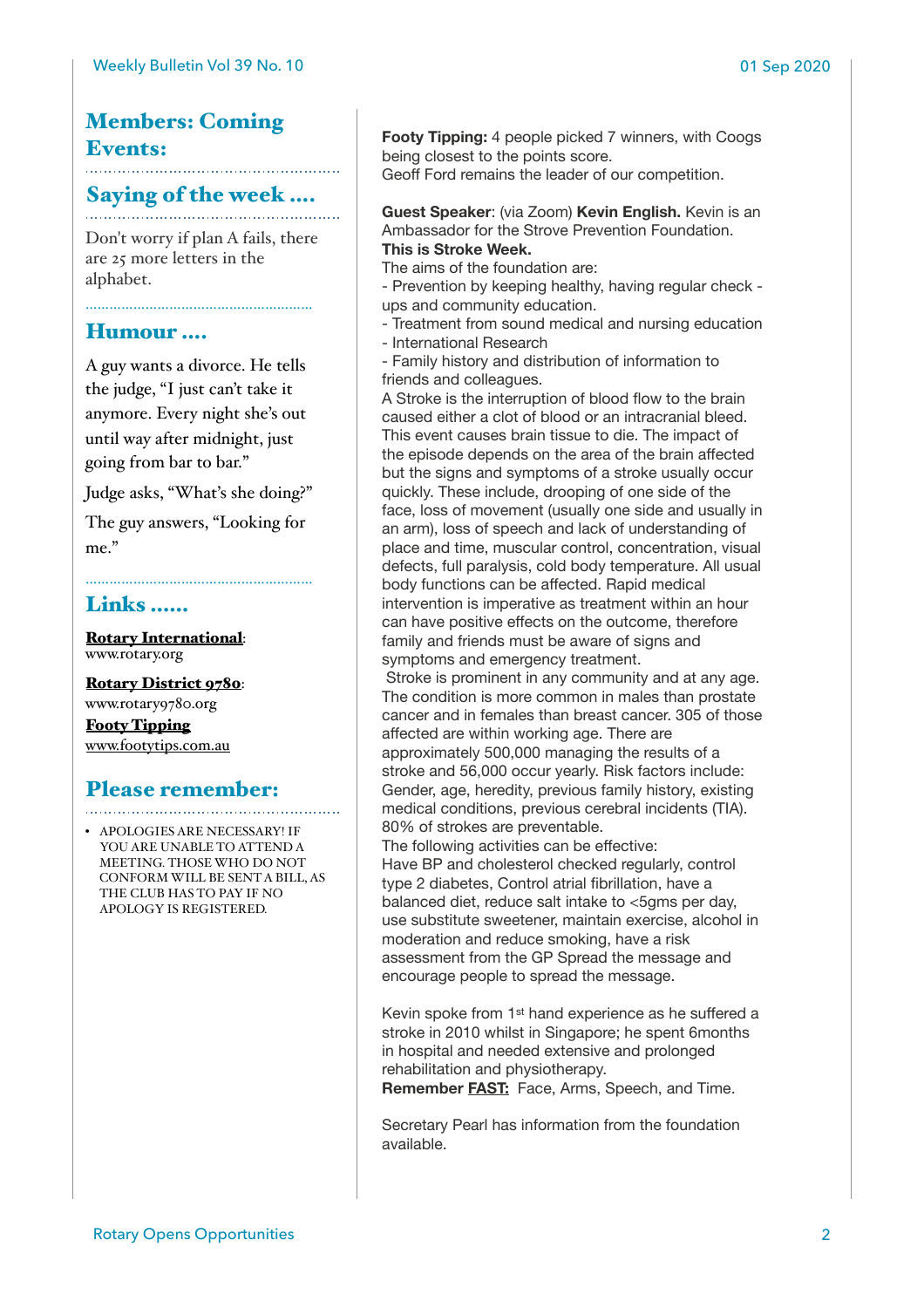

"I told him as an expert in the field I strongly recommend wearing it, but he just kept bringing up his 'rights."

### Coronacoaster

noun: the ups and downs of a pandemic. One day you're loving your bubble, doing work outs, baking banana bread and going for long walks and the next you're crying, drinking gin for breakfast and missing people you don't even like.





For More Funny Quotes Visit:<br>WWW.bizwaremagic.com

 $\left($